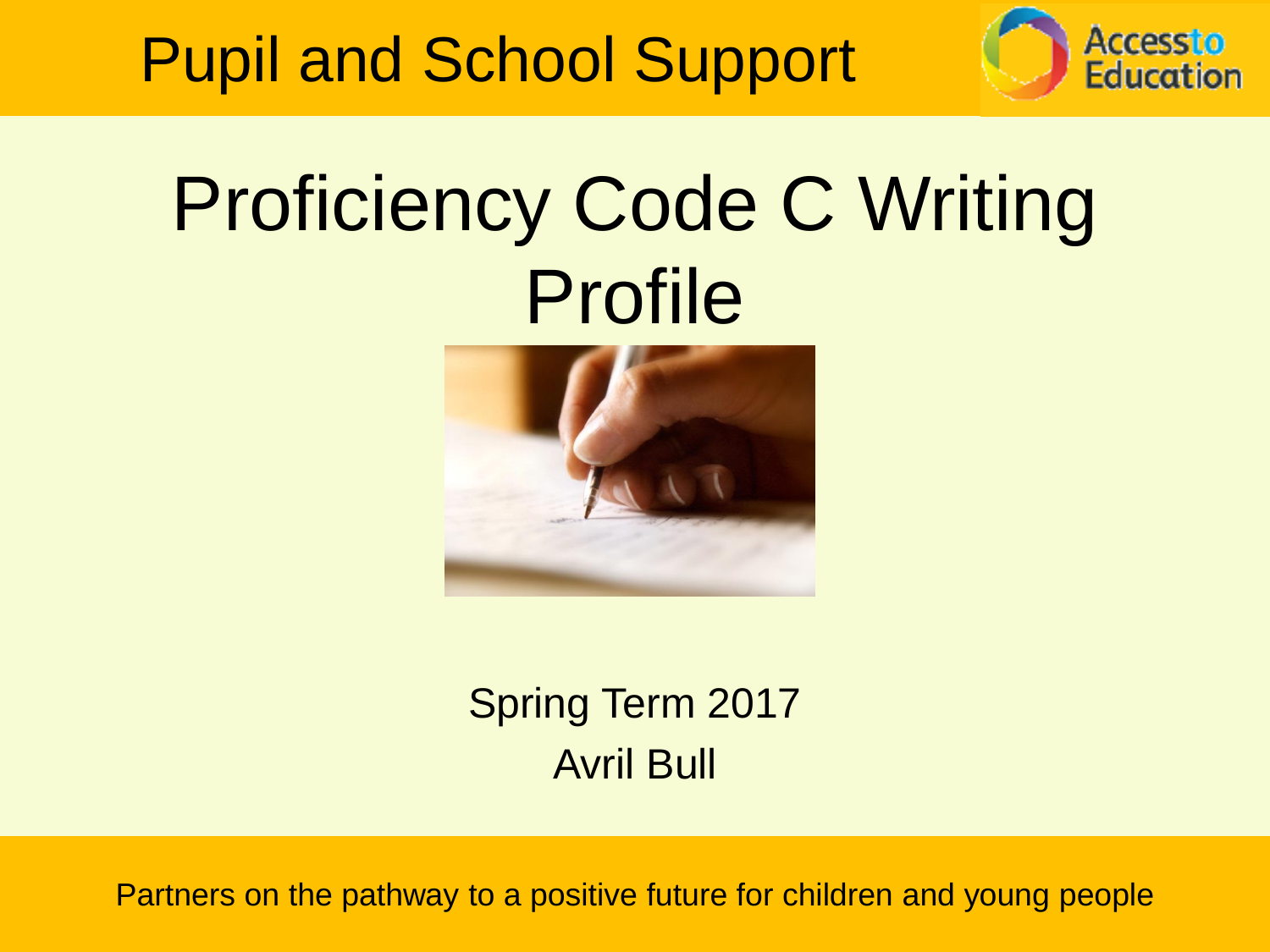## Profile materials

#### Primary Secondary

#### Writing Profile of Proficiency Code C - Stage 5 Writing Leaning behaviour . Issues with using articles (a. the) . Pupil doctn't usually ask for help, demonstrating transfer of new learning independently . Issues with using tenses . Sometimes can identify mistakes but can't always She climber she wish to her self-connect without support. senting we and to sell can come to the senting the condition of the senting of the senting of the senting of the senting of the senting of the senting of the senting of the senting of the senting of the senting of the sent . Lacks description and use of advertisiand adiadives there bilid .<br>She run to her and said an I play with you in candy land ya what will we play on the boungr castle waite minute **Saudina** . Can respond to marking . Can use any connective to join two sentences to create a compound sentence. Can you crank a 24 suitable? She was at these boursers and NThe metifield Blue Syesky She was at the bottomand she bounded up . Can complete self-assessment . Contains some incorrect use of volbs **Business Constitution of Party 19.** She came home she went to her early meaning, seal form or cut two . Some use of punctuation marks to domarcate sentences . Will attempt to use adventurous words Unereaddressi tworthing She lept the dine blog<br>She came home She webs to her<br>bod and recep Incredible She left the dirty bin She arme home showent to her ball and rat. . Some speech like sentences/phrases may occur identification to fent we now they We now they are at the mountain to play. Jumping Word level Phonics . Needs more assistance with knowledge of . Phonetic orors with alternate spelling patterns used, c.a. cardie, know, Stacey subject specific vocab in science. history. goography casile, how stace \* Confusion over homophone alternate spellings, see/see. . Some spelling patterns mixed up becipare awary sane

#### Secondary Writing Profile of Proficiency Code C - Stage 5 **Leaning behaviour** Writing . Issues with using articles (a, the) . Publi docum't usually ask for help, can the give of obtains. It the first someoner see elements of independence coming. thousands. . Issues with using tenses appropriately 4. Several even you identify winterform had most always self-connect without Should have that the chesture **Support** Should have check the wheather The primes speed was word that The Prince Speech man whose Prince of<br>Carpelets and Momontar Male Construction Smoki<br>An With Speech, Apr Polity Construction Smoki<br>Theodor Ing USO Online<br>Theodor Ing USO Online . Lacks description and use of advotts and adjectives There was a bire that was stuck In a tree I real didn't believe it, . Can respond to marking The was a bike that was studi in a tree I really didn't believe it... sprintizal  $50 - 6$  ed . Can use any connective to join two sentences to create a compound sentence. . Will attempt to use adventurous words The man ran to the hause and brocker on the door. Spersons: cation The man ran to the house and knocked on the door. personification . Some use of punctuation marks to good effect there is a simple sementer it was a the reader question why also there.<br>clothes on the side of the train from les ; which this is donormed because It makes the reader question livity was there elathes on the side of the **Buin Bucks.** Word level/phonics . Needs more assistance with knowledge of subject specific vocab in science, history, geography . Confusion over homephone alternate socilings, their/there, weather/whether their about . Inconsistency with use of plural 's' and possessive apostophe-The Princes burds. The prince speed wonterques and caputer The Prince!" la words The Prince ('s) speech Montagues and Cooulet/s) . Phonetic errors, with alternate, spelling patterns, used, e.g. sentence, myth, gentance, madhe

"Samples of work are given from a Year 11 pupil

"Samples of work are given from a Year 4 pupil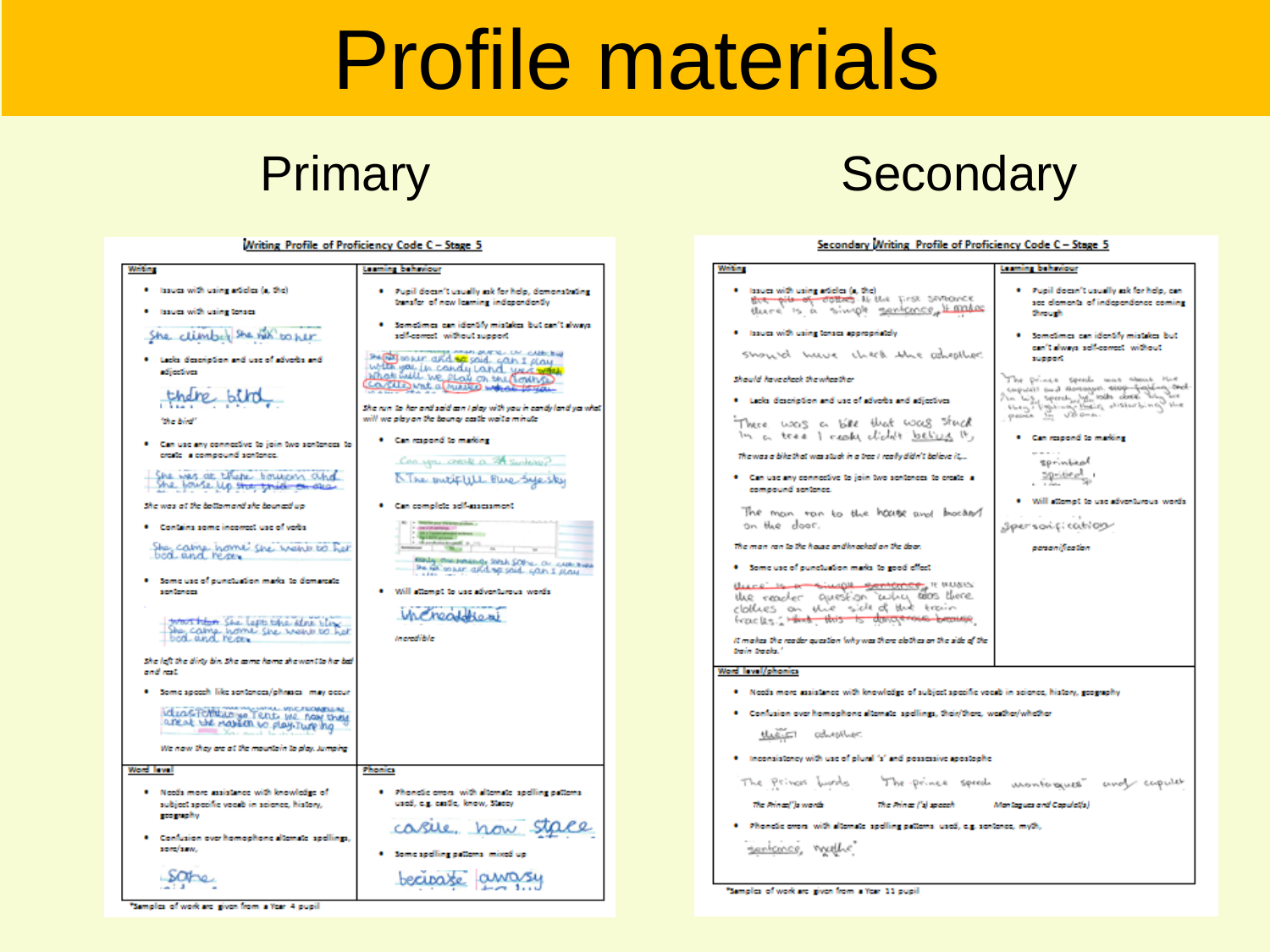## EAL Assessment Profile

|                                     |                   | Access to Education Birmingham<br>EAL ASSESSMENT PROFILE (KS) and KS4                                                                                                                                                                                                                                                                                                                                                  | School(A):<br>DOD:<br>Name<br>1111                                                                                                                                                                                                                                                                                                                                                                                                                                                         |
|-------------------------------------|-------------------|------------------------------------------------------------------------------------------------------------------------------------------------------------------------------------------------------------------------------------------------------------------------------------------------------------------------------------------------------------------------------------------------------------------------|--------------------------------------------------------------------------------------------------------------------------------------------------------------------------------------------------------------------------------------------------------------------------------------------------------------------------------------------------------------------------------------------------------------------------------------------------------------------------------------------|
| Census<br>Code                      | <b>Stage</b>      | <b>USTORNG AND UNDERSTANDING</b>                                                                                                                                                                                                                                                                                                                                                                                       | SEAKNG                                                                                                                                                                                                                                                                                                                                                                                                                                                                                     |
| ь<br>Within<br>5-7<br><b>WARDTE</b> | Shape<br>я        | Understanding is in line with peers of the same<br>age and ability<br>Pupis, have the range of learning skills necessary.<br>to participate fully with National Curriculum                                                                                                                                                                                                                                             | Use of spoken language is in line with peers of the same age and<br>ab line<br>Speaks confidently, fluently and accurately in order to participate<br>fully in the national curriculum                                                                                                                                                                                                                                                                                                     |
| Đ                                   | Ships<br>7        | Shows understanding of the detail of curriculum<br>topics with limited visuals.<br>Understands some idioms, and phrasal verbs (e.g.<br>come upwits, give in)<br>Can follow reasoning, discussion and argument<br>Learners appear confident, independent and fully<br>engaged within ageaking and lisaning activities.                                                                                                  | Uses the passive tense (e.g. the saltivas added to the test tibe)<br>Communicates meaning, including more complex ideas and<br>concept with accuracy<br>Beginning to use structures to express higher order thinking:<br>expresses predictor, probability and hypothesis (e.g. might, may,<br>could would be)<br>Monitors, response from Islamers, and modifies, own response.                                                                                                             |
| е                                   | Shape<br>в        | dotive Tesener In group teaks including saking<br>numerions for clarification<br>Follows, the plat of and some detail of teacher talk.<br>on a new tigle with linked visual support<br>Listens and responds appropriately to other's<br>points of view<br>Organisas spoken information when using<br>diagrams, graphs, tables, ex-                                                                                     | Uzaz relative clauses (e.g. I zaw the teacher who spoke in<br>assembly)<br>Beginning to use other tenses, gast contructs, future and<br>conditional (e.g. I was playing, I will go, I would like.) but with<br>some inaccuracies<br>Use plurals, articles, pronouns and prepositions with increasing<br><b><i>BOCURBON</i></b><br>Can contibute to whole class discussion on familiar topics (e.g.<br>giving group feedback, giving opinions, respecting sum taking<br>rights, of others.) |
|                                     | Shape<br>в        | Begins to differentiate between past presentand<br><b>Some singles.</b><br>Begins to engage with how and why guestions.<br>Understands a wide range of conversational and<br>subjectspecific vocabulary<br>To understand inforence when listening to<br>someone speak or within a sex.                                                                                                                                 | Communicates meaning using some exampled more complex.<br>sanances with increasing accuracy, using a range of<br>continctions<br>Uses presentainple and contruous anses, appropriately and<br>accurately (e.g. I walk, he walked, they are walking).<br>Uses a vide range of conversational and subjectspecific<br>www.abulary<br>Speaks about maters, of interest to a range of isseners, which<br>may include a small group, for a shortamount time                                      |
| в<br>Within<br>2 years              | Shape<br>4        | Understands some teacher guestions, with visual<br>supportwithin familiar topics.<br>deke the ageaker to regeat or additional its clarify<br>or example and understanding<br>Usually copes with a wide range of verballingur.<br>from a variety of sources.<br>Lisans for deall using key words to extractsome.<br>specific information                                                                                | Rasponds to a wider range of guestion types with scaffolding<br>(Why? Because?)<br>Uses pastsingle anse regular verb (e.g. I played, I lisaned) and<br>common integular verbs (Iwans I did, I had, I got) appropriately<br>although with some inaccuracies<br>Understands and uses a wide range of conversational<br>vocabulary and an increasing range of subjects peofic vocabulary<br>Expresses opinions and wishes independently (e.g. 1 like maths)                                   |
| в                                   | Ships<br>м        | Can indicate when they need to hear something<br>again within a supportive situation<br>Listens attendingly, during lessons and will attempt<br>to make imited integonese (e.g. one word<br>contributions)<br>Follows, a shortsequence of instructions applied in<br>a wider range of circumstances.<br>Understands functions of time, connectives.<br>definely collects and learns new subject-specific<br>vocabulary | Beginning to form simple hold-guestions, e.g. what and where<br>Evidence of over-generalized grammatical rules, e.g. 1 gead, she<br>drink<br>Beginning to use plurals, articles, pronouns and prepositions,<br>although with some inaccuracies.<br>initiates, and partolpates, in exchanges with peers, may, be-<br>reluction to a peak with adults.                                                                                                                                       |
| ٨                                   | <b>Shows</b><br>2 | Responds to yes ho and elherior guestions.<br>Takes part in simple social conversations during<br>familiar routines and concrete tesks.<br>Follows, shortseguence of instructions<br>Lisans standirely for shortamounts of the<br>Uses dictorary independently to support<br>understanding of unknown vocabulary                                                                                                       | Pronunciation is unclear due to speaker lacking confidence to<br>pronounce mult-sylable words.<br>Participasse, in very basic, formulaic spoken exchanges.<br>Begins to use simple vocabulary, including familiar classroom<br>objects to communicate basic needs through single word<br>uterances and shortchrases.                                                                                                                                                                       |
| A                                   | Ships<br>٠        | Understands home language<br>Watches and joins in routines and activities.<br>Follows, instructions relying on key words and<br>0443344                                                                                                                                                                                                                                                                                | May notcommunicate orally (allent period)<br>Expresses needs using a language other than English<br>Uses non-verbal gestures to respond to greatings and basic<br><b>GLIAS SOFIE</b>                                                                                                                                                                                                                                                                                                       |
|                                     |                   | LETOING AND UNDERSTANDING                                                                                                                                                                                                                                                                                                                                                                                              | <b>SECARTAGE</b>                                                                                                                                                                                                                                                                                                                                                                                                                                                                           |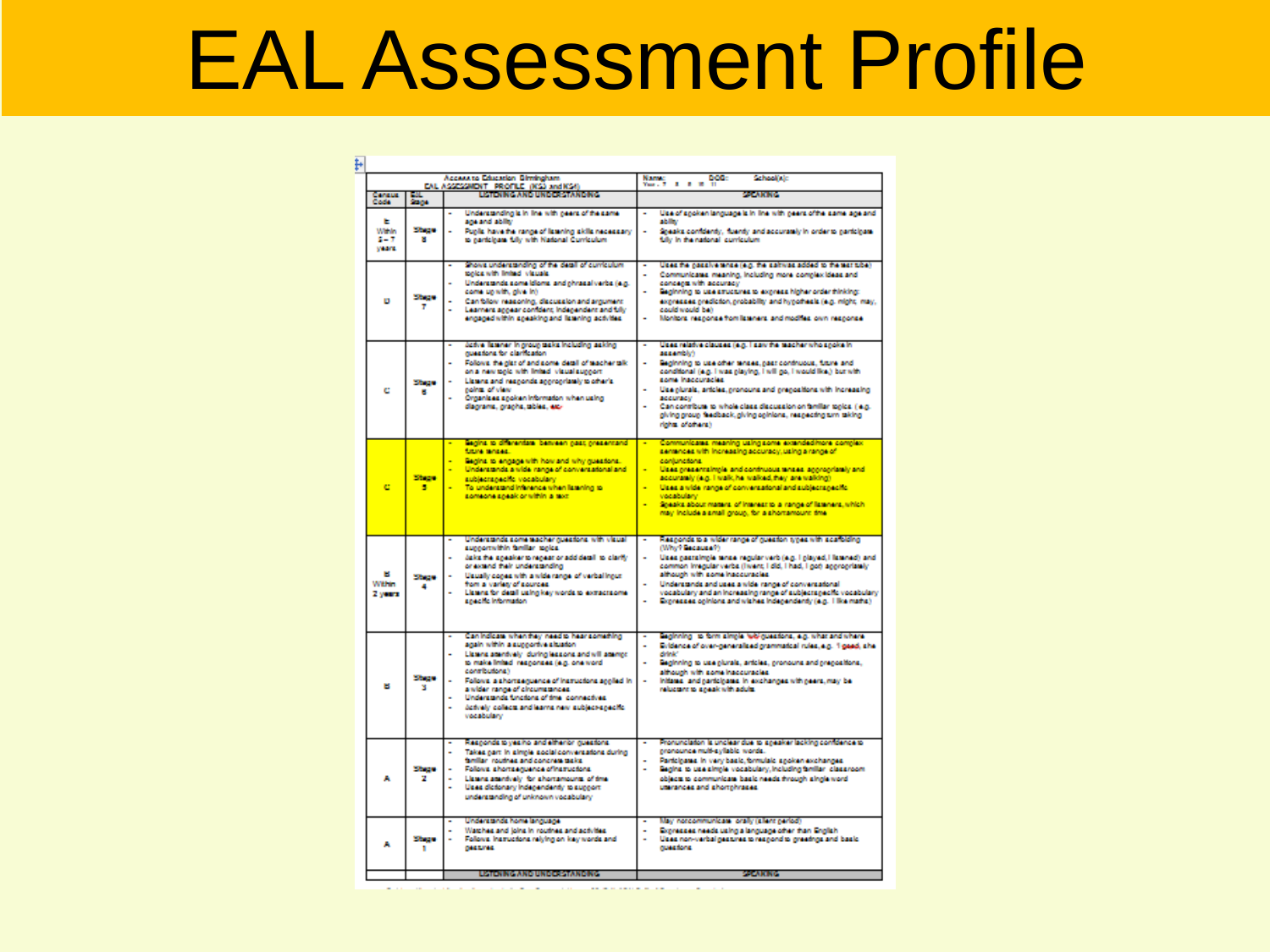• Issues with using prepositions **correctly** 

Issues with using articles (a, the) the pile of dottres. At the first seitbounce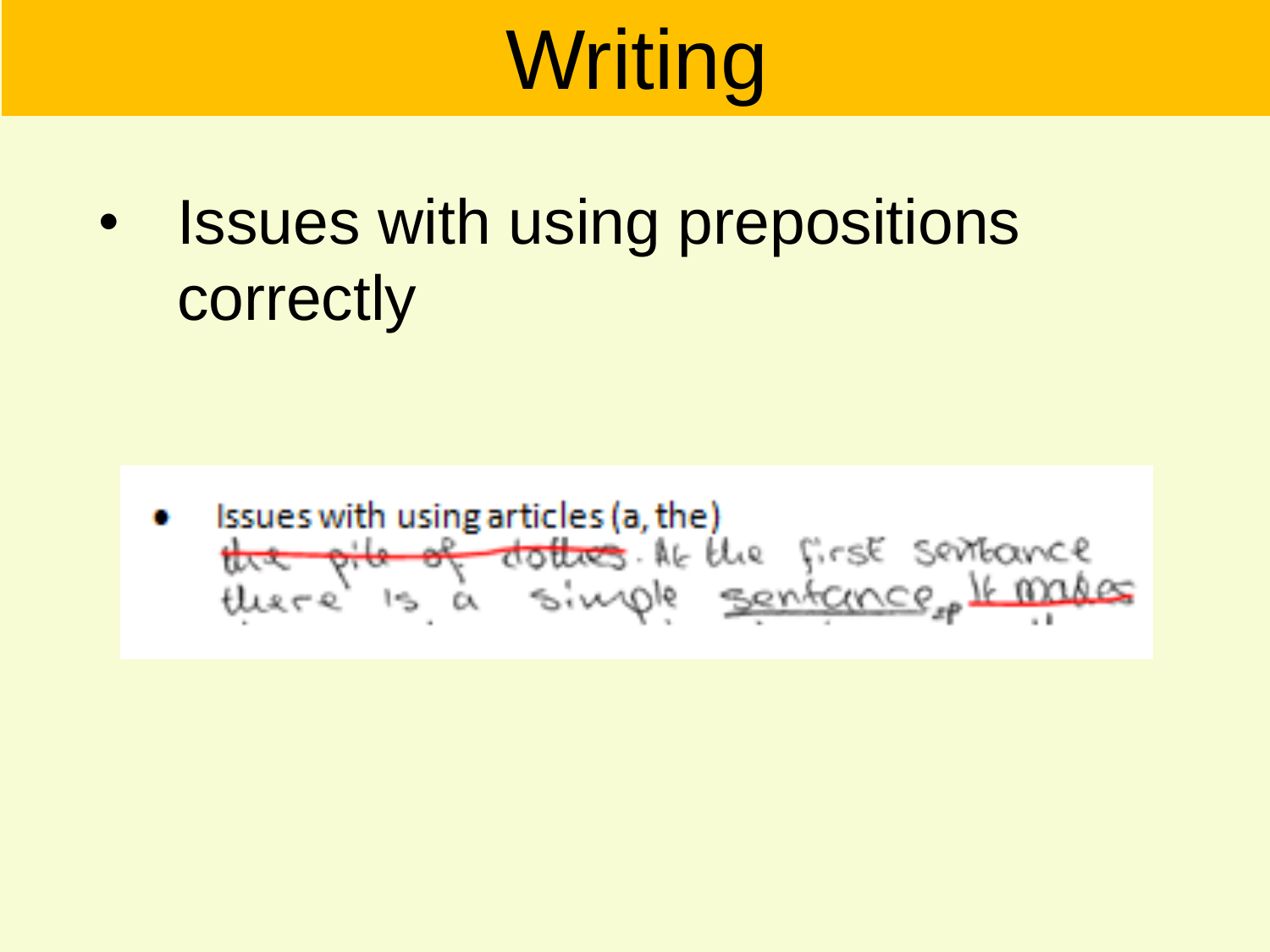• Issues with using tenses appropriately

### Primary

Issues with using tenses ۰

#### **Secondary**

Issues with using tenses appropriately

should have that the wheather.

Should have check the wheather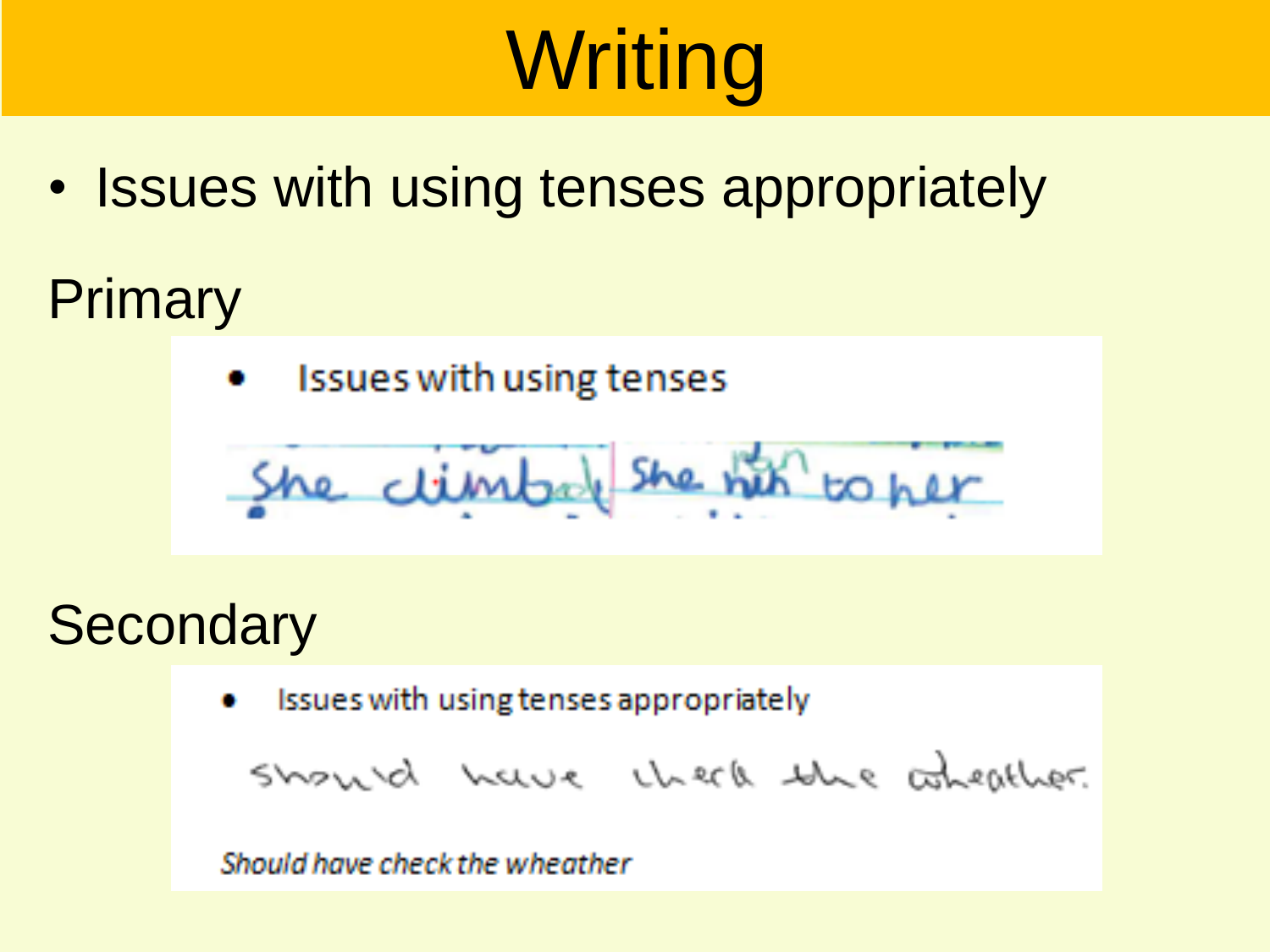- Lacks description and use of adverbs/adjectives
	- Primary Lacks description and use of adverbs and adjectives

dre bibol

'the bird'

**Secondary** 

Lacks description and use of adverbs and adjectives œ.

The was a bike that was stuck in a tree I really didn't believe it,...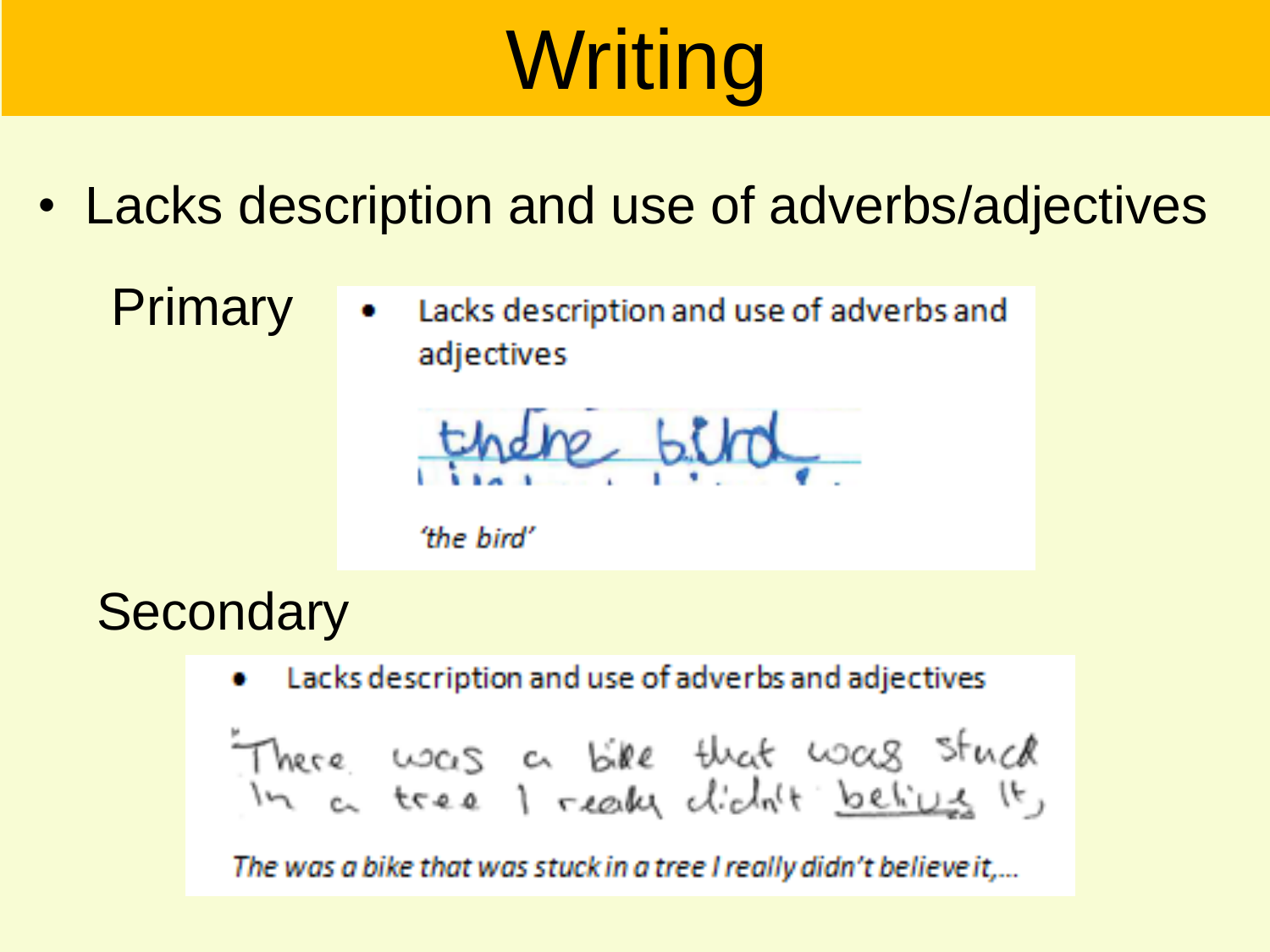• Can use conjunctions to join and extend to create compound sentences

Primary

Can use any connective to join two sentences to create a compound sentence.

She was at the bottom and she bounced up

**Secondary** 

Can use any connective to join two sentences to create a compound sentence.

The man can to the house and mocked on the door.

The man ran to the house and knocked on the door.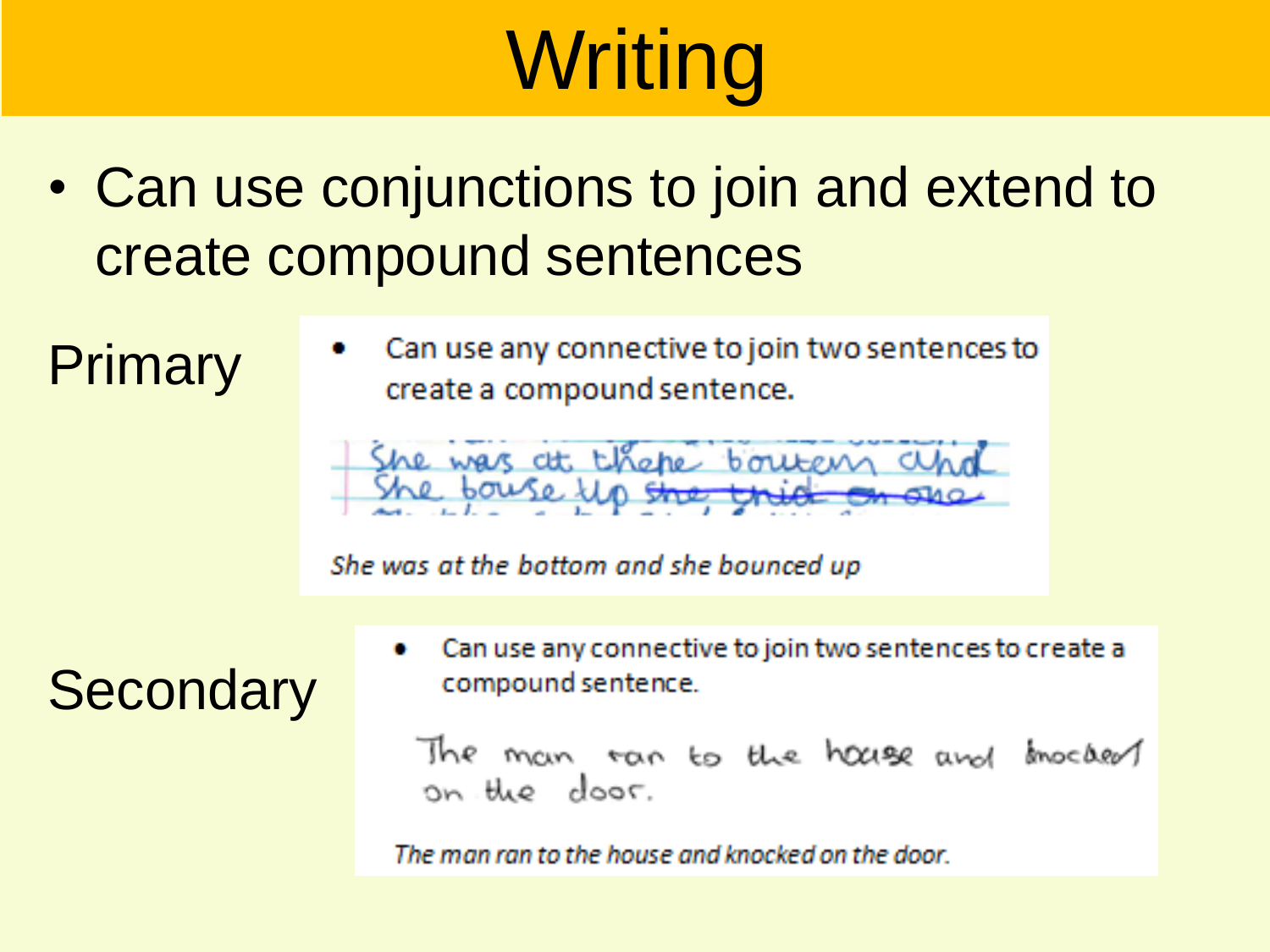• Some use of punctuation marks to demarcate sentences

Primary

Some use of punctuation marks to demarcate ٠ sentences

was high She left the dire bing

She left the dirty bin. She came home she went to her bed and rest.

Some use of punctuation marks to good effect

**THURSDAY** the reacher question why was  $f<sub>acc</sub>(\ell_{S} - H<sub>link</sub> - H<sub>vis</sub>)$ 

It makes the reader question 'why was there clothes on the side of the train tracks."

### **Secondary**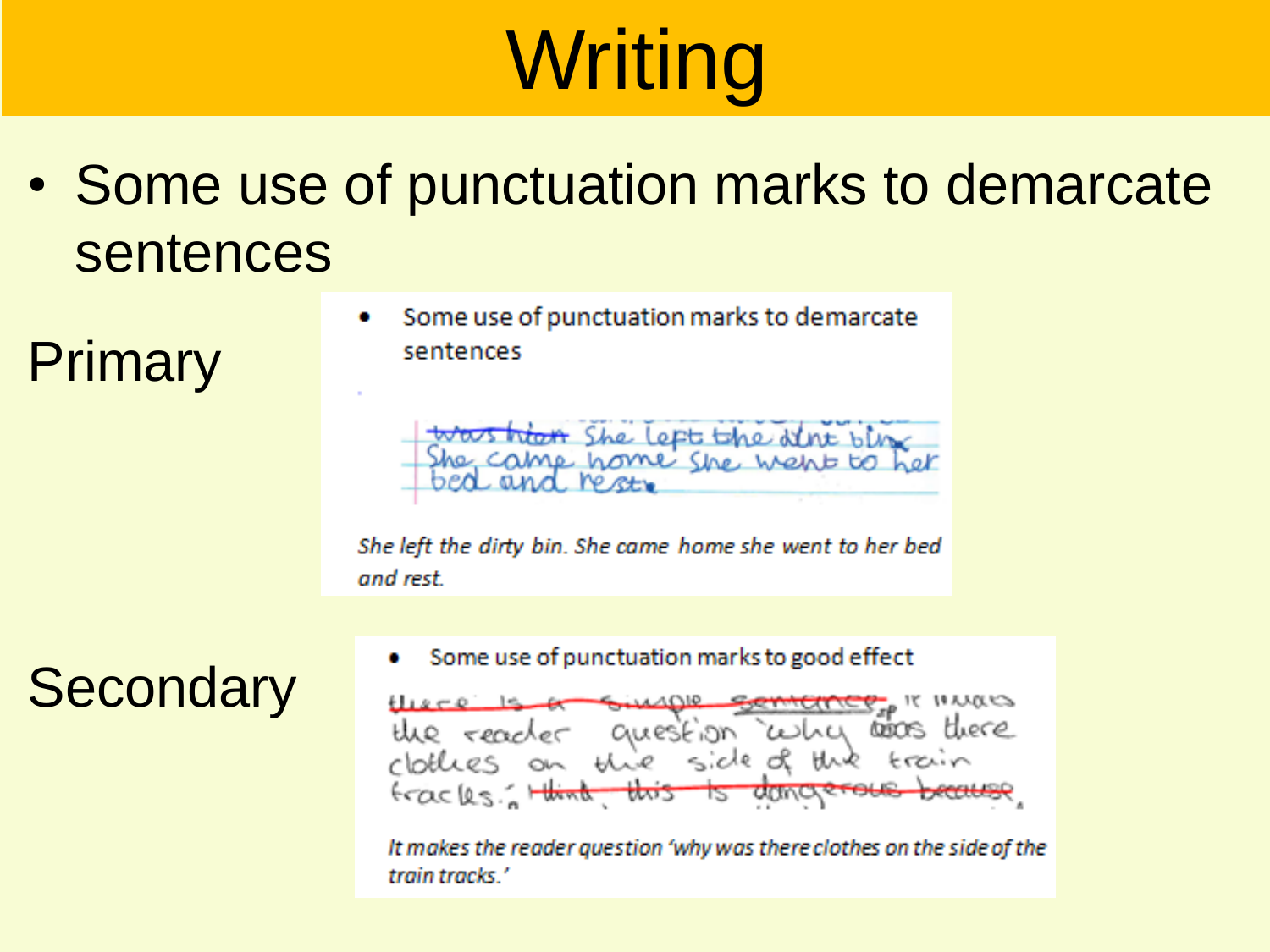# Learning Behaviour

- Increased independence less likely to ask for help
- Can **sometimes** identify mistakes and attempt to correct them
- Can respond to marking
- Can complete self assessment
- Will attempt to use adventurous words, but in insolation and not always in context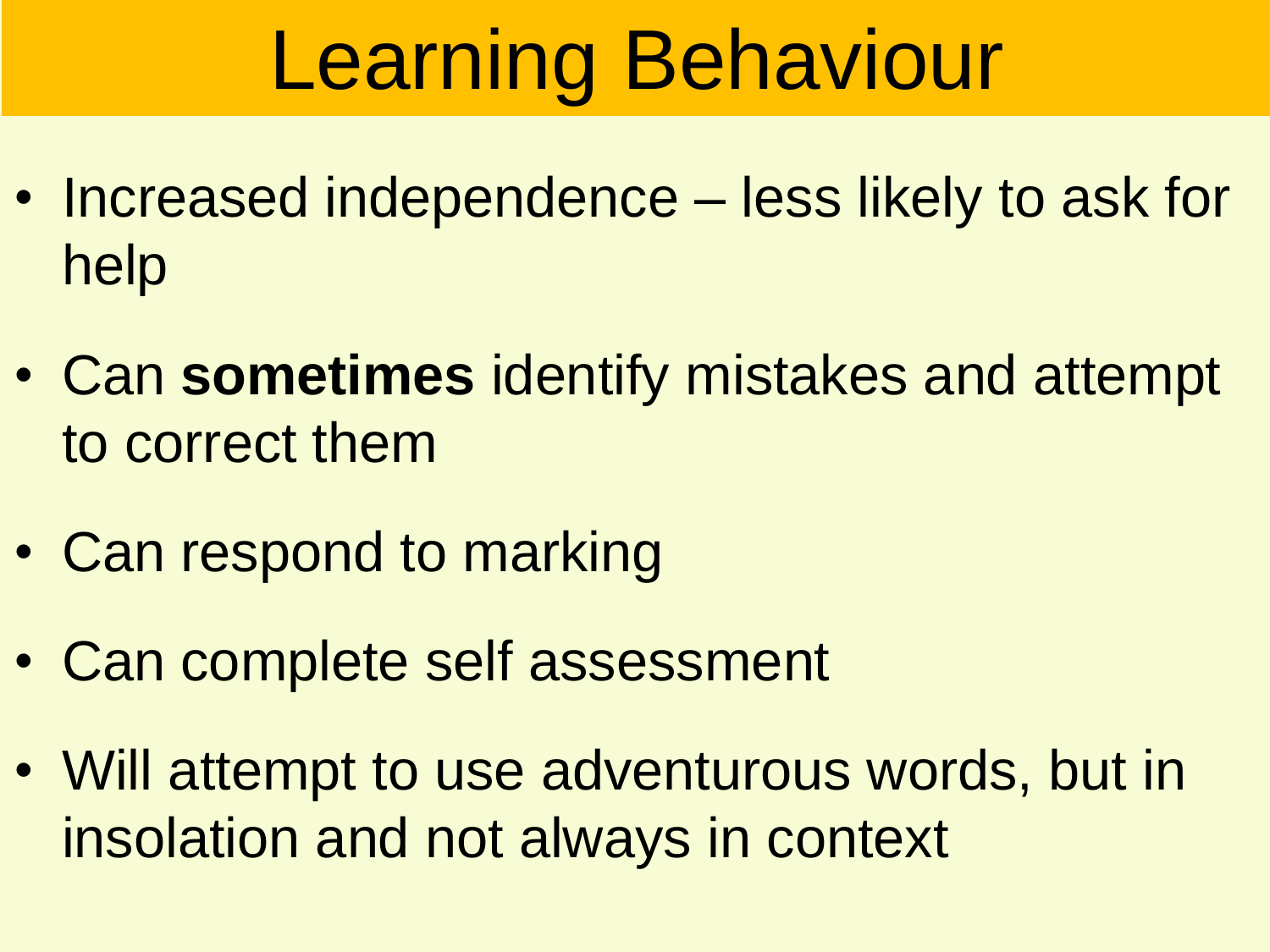## Word/Phonics Level

## **Subject specific vocabulary**

• Visuals





• Model verbally in sentence form

• Model in the written form



• Provide opportunities for pupils to use orally and in the written form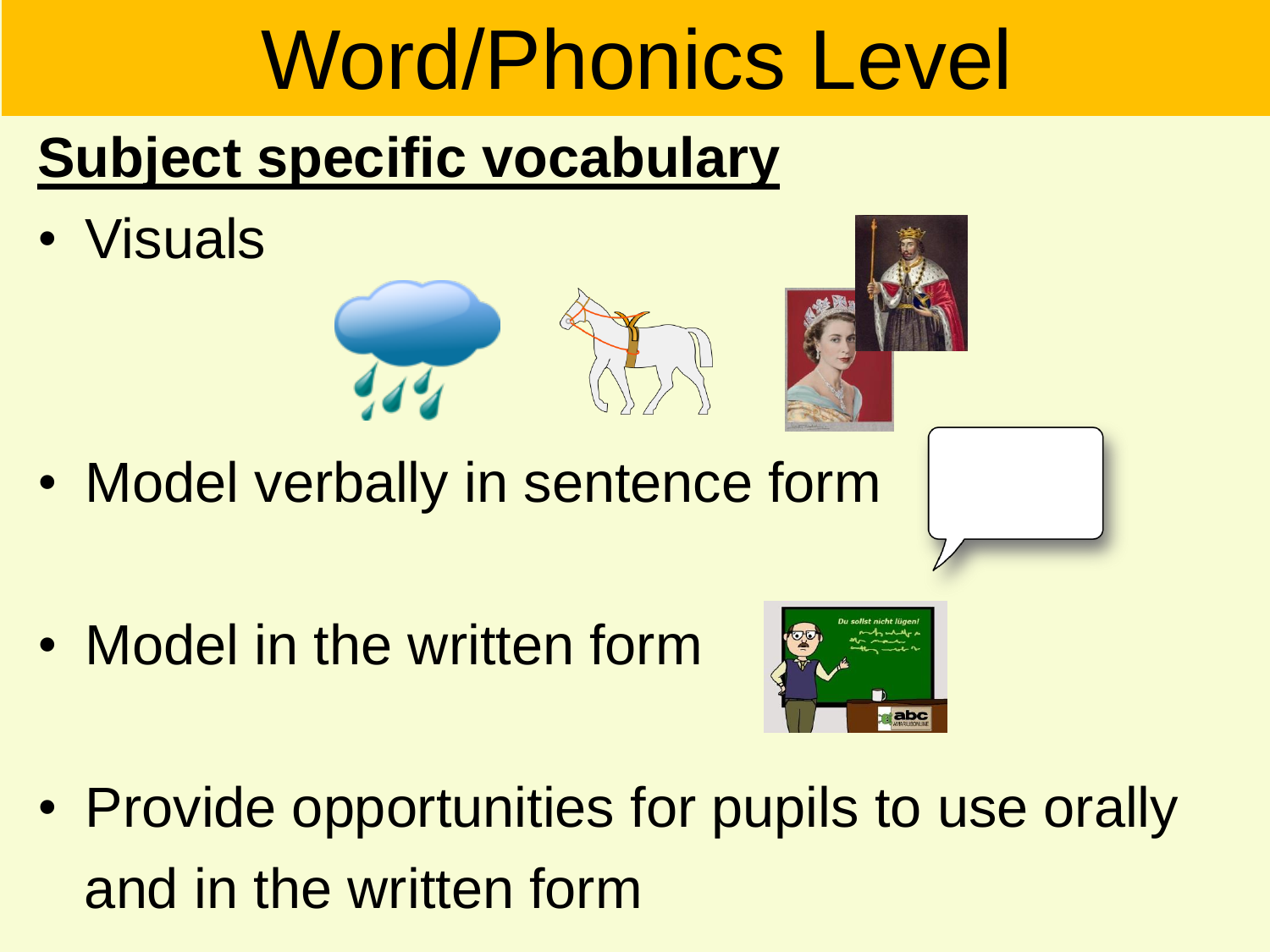## Word level/Phonics

• Confusion over homophone alternate spellings



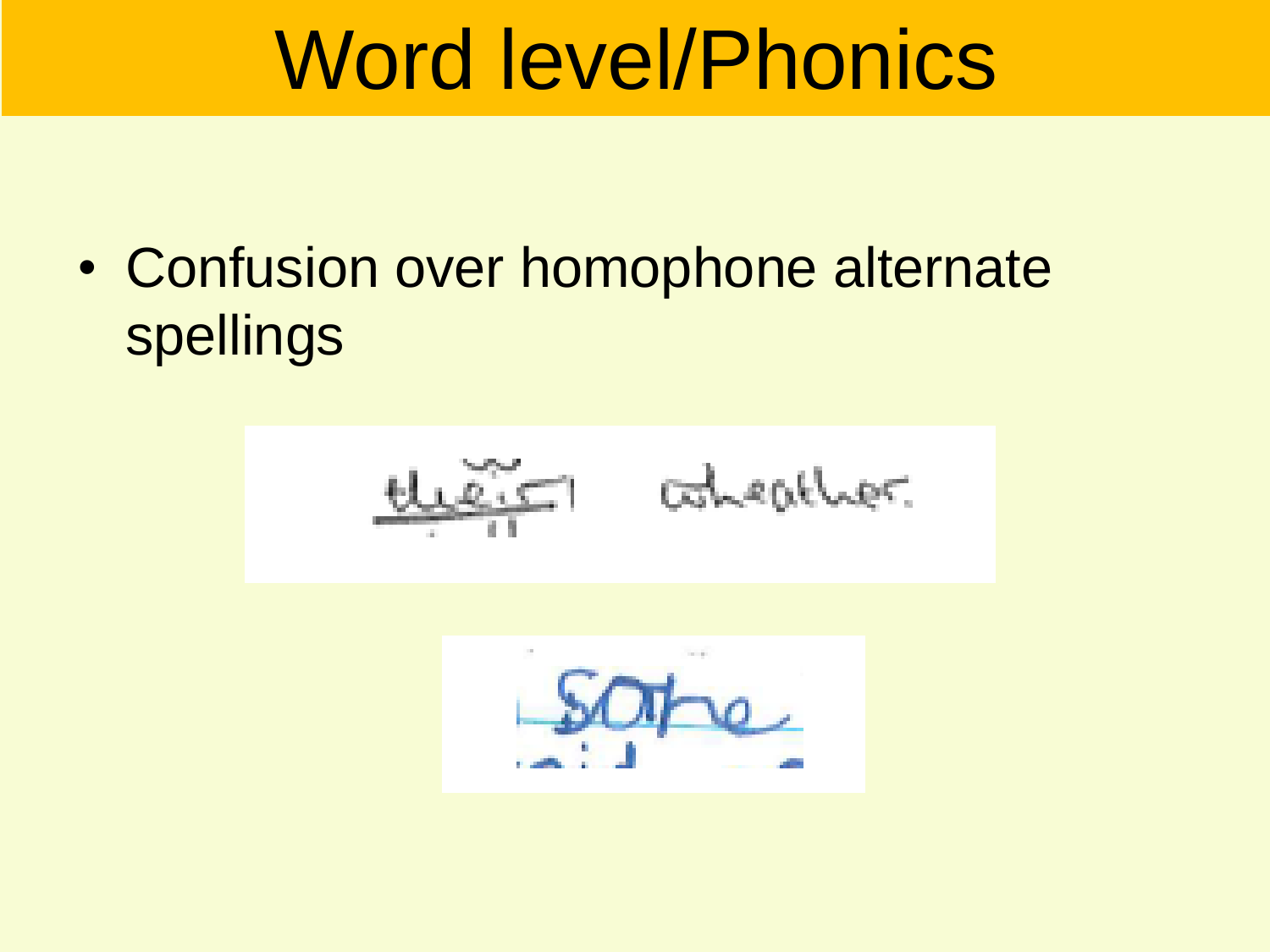## Word level/Phonics

• Phonetic errors with alternate spelling patterns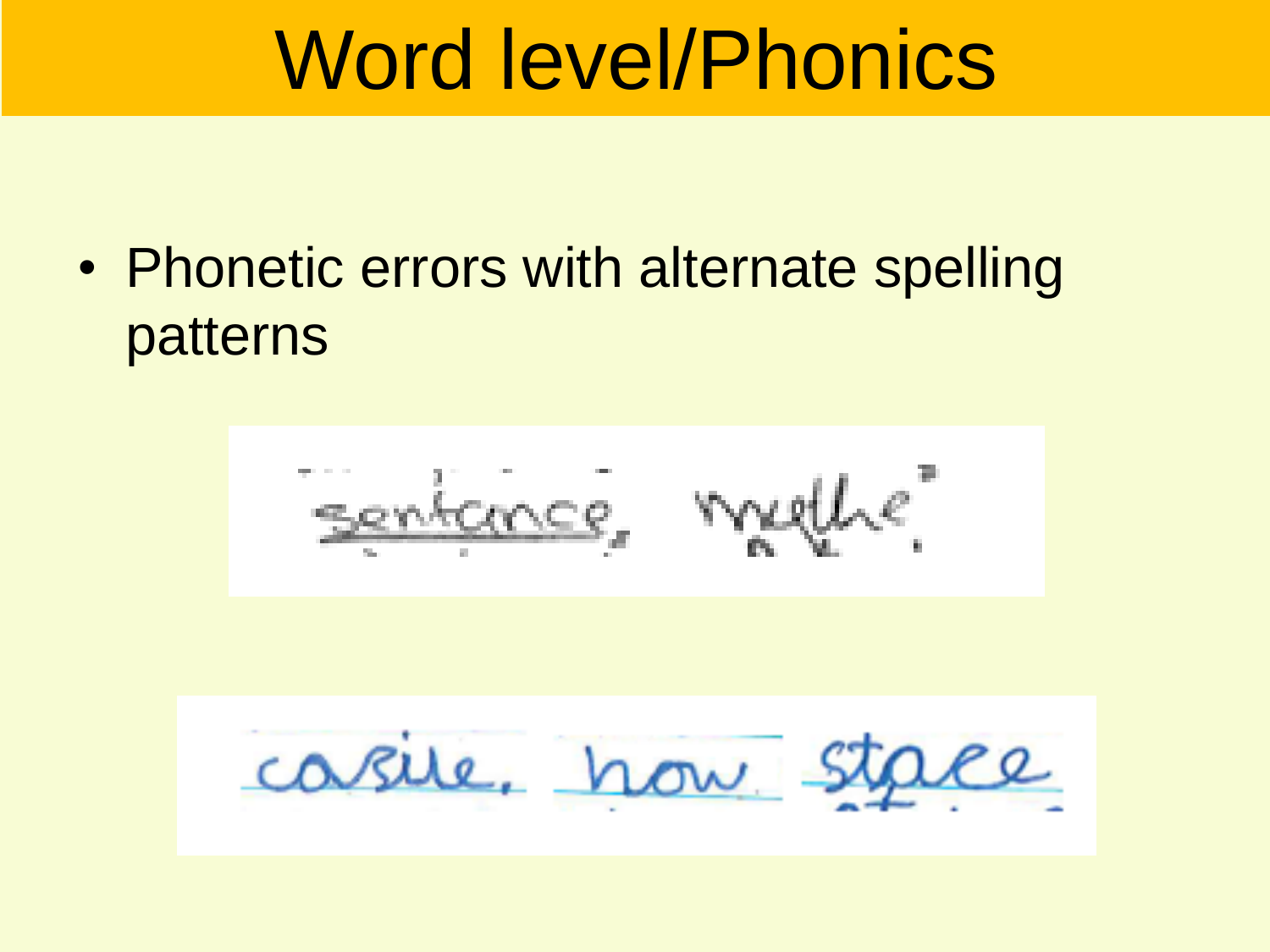## How could you use these materials?

• Guidance for staff when making **judgements** 

• Moderating exercise within your school to ensure consistency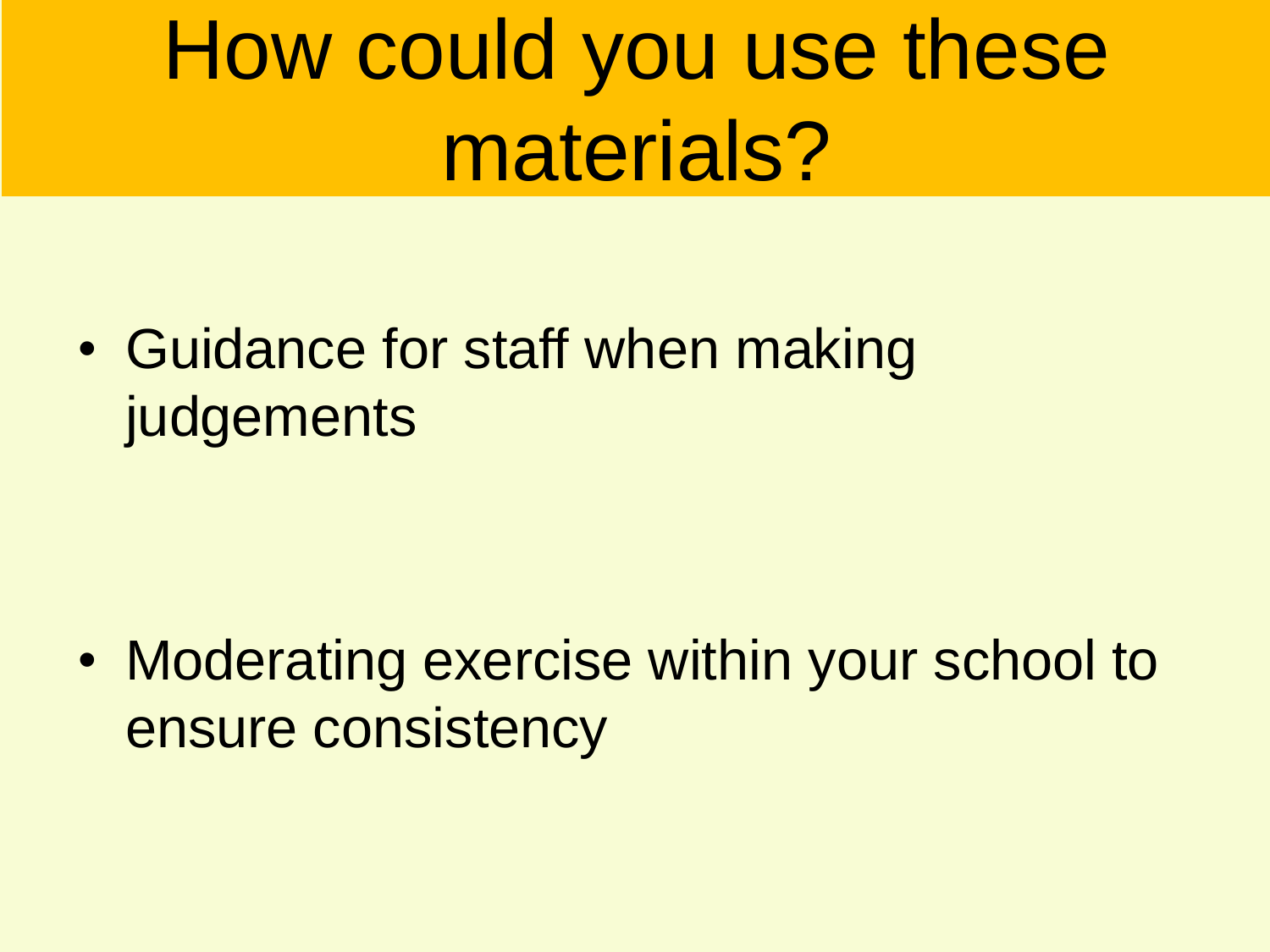Creating a exemplar bank of writing profiles for schools

Help and support would be appreciated by schools to provide writing examples from pupils assessed as Code C, (EAL Stage 5) and above to add to today's materials .

> Please email to: avril.bull@birmingham.gov.uk